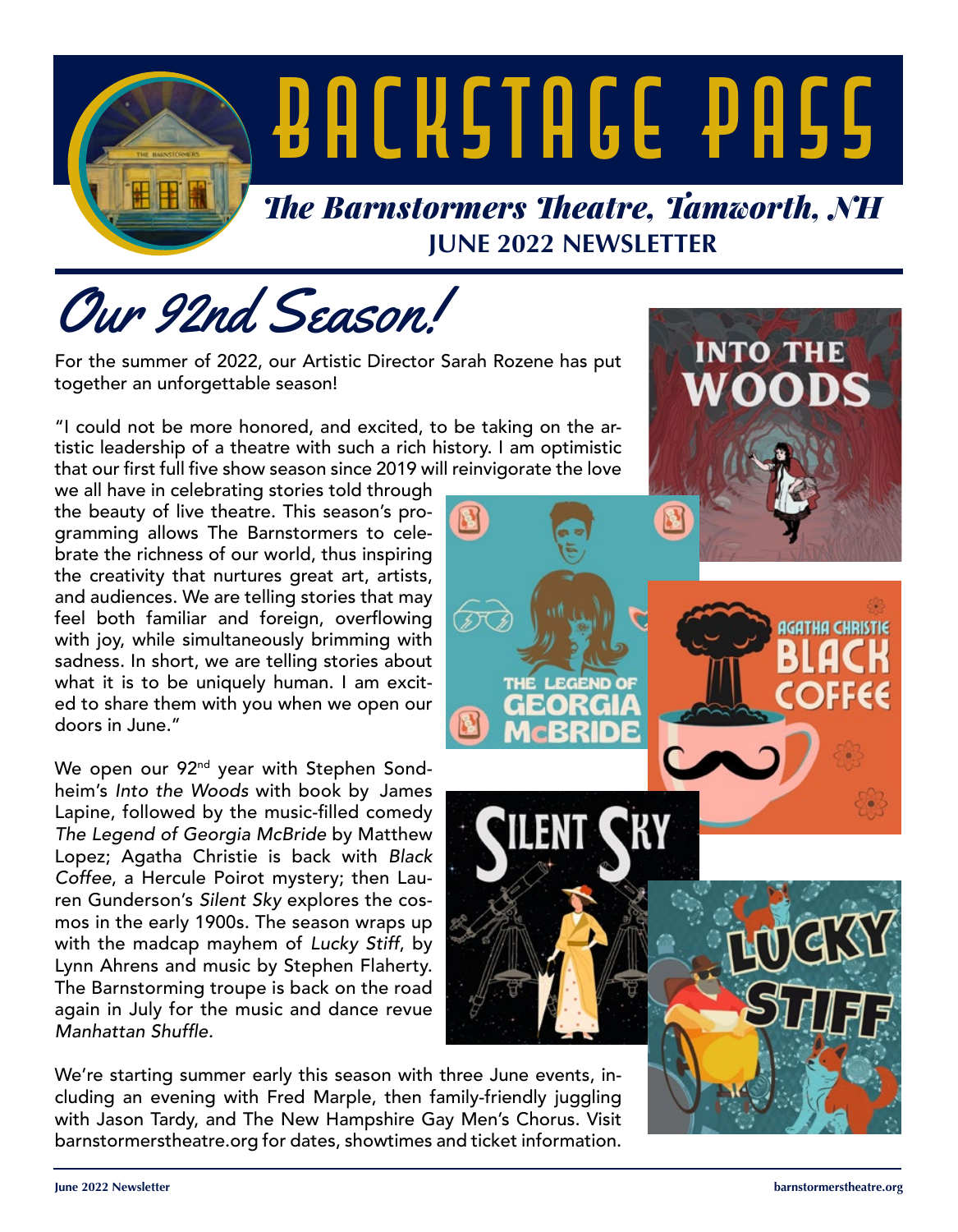## Catching up with Cheryl Mullings

*You'll be seeing Cheryl in three shows this summer! Here's what she's been up to since last season's* Our Town*.* 

"Since I last appeared on stage at The Barnstormers, and in between recording self-tapes for auditions, I've also been on a few adventures with a new work opportunity!

It seems quite serendipitous that I will appear in this season's opening production of *Into the Woods*, because I've actually been in the woods (literally!) quite frequently as of late. Last summer, as we were all still finding our way through the pandemic and work for many actors was sparse, I was presented with an opportunity to work as a Forest Guide with Better Place Forests - America's first conservation memorial forests. I wasn't sure what might be in store, but I figured had nothing to lose!

Since last July, I have travelled to and worked in forests all over the country; in The Berkshires, MA, Santa Cruz, CA, Flagstaff, AZ (where I visited the Grand Canyon for the first time!), Litchfield Hills, CT, Lake Arrowhead, CA, Rock River, IL, and coming up this week I will be travelling to Yosemite, CA. After spending almost 18 consecutive months in NYC during the height of the pandemic, being able to travel, to see all of these beautiful places, to enjoy being outdoors in nature, and to connect with people from all over the country, has been very rewarding and healing.

In addition to my forest adventures, I had the joy of celebrating two weddings of friends, and I was very happy to be able to travel back home to Canada to see family and friends after too much time apart.

Also, when not travelling to forests here, there and everywhere, I have been enjoying the return of Broadway in NYC!



New Hampshire Gay Men's Chorus. At the BST on June 18



Right: Cheryl at the entryway to the Lake Arrowhead Forest in CA (February 2022). Below Left: Cheryl at the Grand Canyon (Aug 2021)

Right: Cheryl and her friend Josh at his wedding in Colorado (Oct 2021)



I was so happy when I learned that The Barnstormers would be mounting a full season this year. I am thrilled to be returning to the stage for three wonderful and very different pieces; *Into the Woods, Silent Sky*  and *Lucky Stiff.*

I'm really looking forward to returning to the stage and to Tamworth this summer. Until then, you're most-likely to find me learning my lines and rehearsing my music in a forest somewhere! See you soon! Cheryl"

## NH Gay Men's Chorus, June 18

We are so excited to have the New Hampshire Gay Men's Chorus perform at The Barnstormers Theatre. We anticipate a very festive event: we're auctioning off a birthday seranade by NHGMC during intermission, and Nativity Lutheran will be serving up delicious treats in our concessions tent. Mount Washington Valley Pride will be there to promote their event on July 25. Many thanks to Nativity Lutheran in North Conway and Thrivent Financial (Groleau Financial Group) for sponsoring this event, they are thrilled to enjoy time together with the people of the Mount Washington Valley and Lakes Regions!

Nativity Lutheran is committed to being a welcoming community to every single one of God's creation — regardless of where each one happens to be on their spiritual journey. nativitylutheranchurch.org

The Groleau Financial Group at Thrivent, located in Freedom, NH, Dedham MA and nationally. More information can be found at Thrivent.com/NewEngland.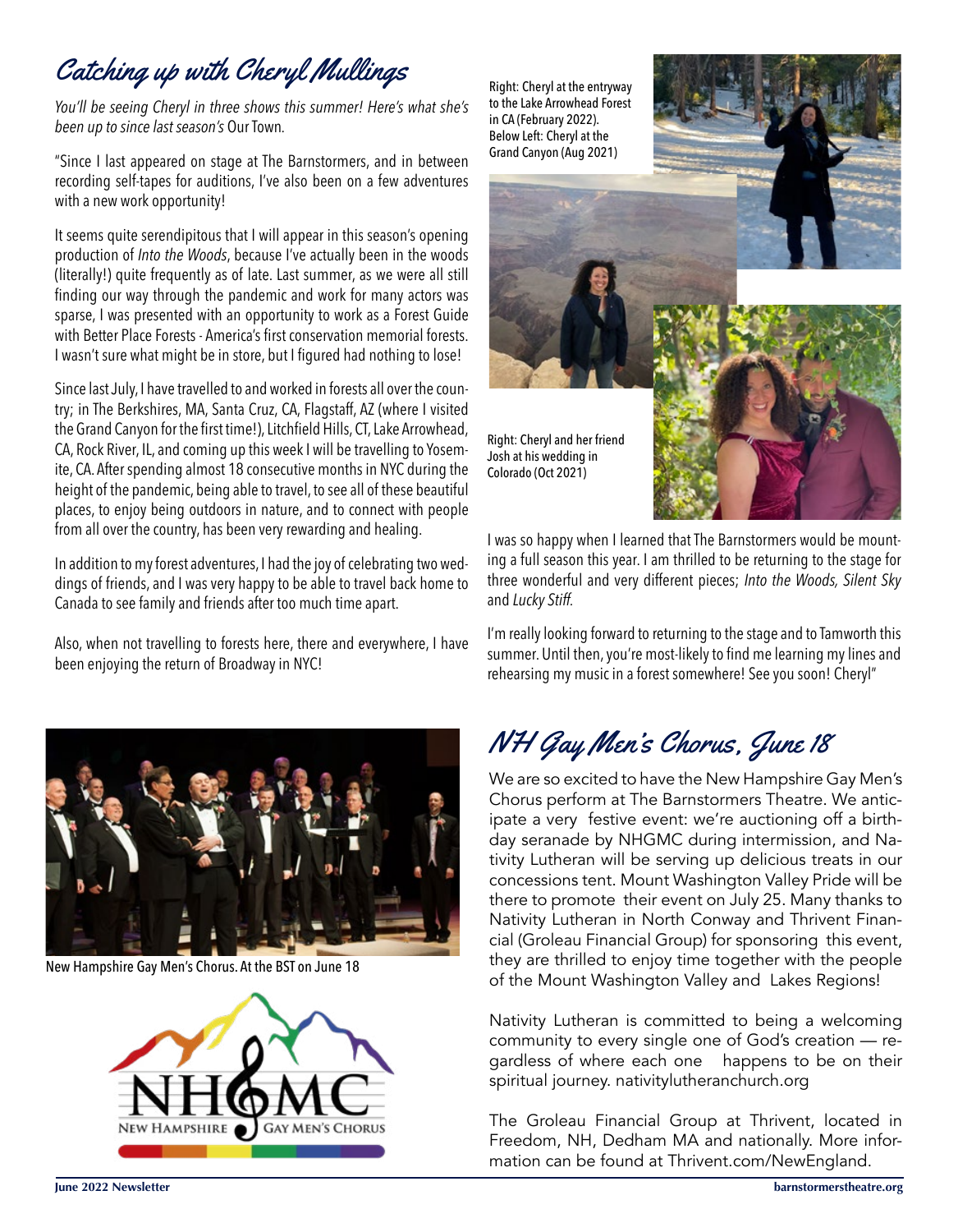### Margaret Cleveland Scholarship



Margaret "Muzzy" Cleveland

The Barnstormers Theatre is pleased to announce the formation of the Margaret Folsom Cleveland Memorial Scholarship, which will be available in the Spring of 2023. No one was more devoted to The Barnstormers Theatre than Margaret "Muzzy" Cleveland, the longtime chairman of its board of directors. The granddaughter of a United States President and the niece of the theatre's founder, Muzzy grew up in Baltimore but experienced the magic of Tamworth summers in residence at her family's vacation home on Cleveland Hill Road. She began her association with the theatre by appearing in productions of *Toad of Toad Hall* like so many other Tamworth children and by working in the box office as a teenager. Later, while forging a busy career as a writer, editor, and consultant, Muzzy placed equal if not more importance on the responsibility she undertook to lead The Barnstormers into the 21st century. Under her stewardship, the theatre maintained its status as one of New Hampshire's most beloved and historical cultural institutions. She became "the voice of The Barnstormers"; her oral and written solicitations for support of the theatre so reflected the warmth and exuberance of her personality that they helped create a close-knit, almost familial bond with patrons. In addition to her desire to entertain audiences, Muzzy's vision for the theatre always included an emphasis on its role as a training ground for future generations of actors, designers, technicians, directors,

and playwrights. Accordingly, in celebration of her life and her passionate interests in drama and education.

The Tamworth Scholarship Committee manages this scholarship for Tamworth residents wishing to pursue performing and theatre arts studies. Donations may be made payable to *Tamworth Scholarship Committee* and mailed to PO Box 76, Tamworth, NH 03886. Please note that your donation is for the *Margaret Folsom Cleveland Memorial Scholarship.*



A Message from the Board

Our 2022 season is a rebirth of sorts, and an exciting time for the theatre. We are launching preseason events, a full slate of five plays, educational programing and more Barnstorming. The board has been focused navigating through our post-COVID new normal, a challenging environment which has delivered significant results for The Barnstormers.

The board has invested in expanding our staff to better serve the community, actors and crew. We have established Governance and Fundraising committees, charged with insuring the long-term sustainability of the theatre. We continue to be focused on financial stability, facility improvements, safety, community outreach, and artistic excellence as the board evolves and remains in step with our ever-changing landscape.

This spring the board appointed long-time Barnstormer Sarah Rozene as our Artistic Director. Sarah brings a wealth of industry knowledge to the theatre, along with her experience as a set designer and director at The Barnstormers.

We look forward to welcoming our longtime and new patrons this summer. The board appreciates your support.

Lou Demaio, Board Chair